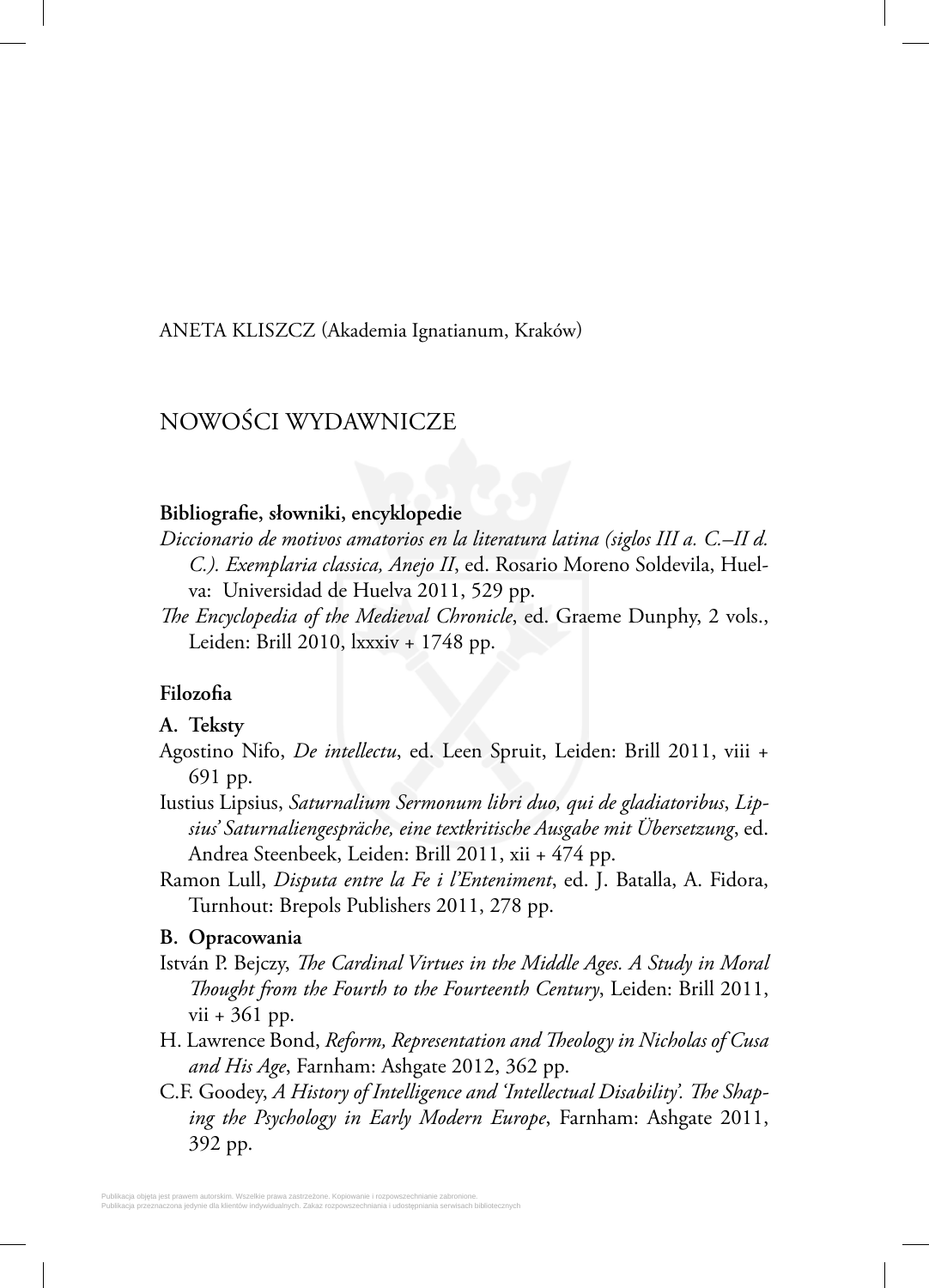- Taki Suto, *Boethius on Mind, Grammar and Logic. A Study of Boethius' Commentaries on Peri Hermeneias*, Leiden: Brill 2011, 296 pp.
- Jussi Varkemaa, *Conrad Summenhart's Theory of Individual Rights*, Leiden: Brill 2011, 268 pp.
- Morimichi Watanabe, *Nicholas of Cusa A Companion to His Life and His Times*, Farnham: Ashgate 2011, 426 pp.

## **Językoznawstwo**

- *Conceptualizing Multilingualism in England, c. 800 c. 1250*, ed. E.M. Tyler, Turnhout: Brepols Publishers 2012, xi + 368 pp.
- *Medieval Multilingualism. The Francophone World and its Neighbours, ed.* C. Kleinhenz, K. Busby, Turnhout: Brepols Publishers 2011, viii + 323 pp.

#### **Literaturoznawstwo**

- Bruce Thomas Boehrer, *Animal Characters: Nonhuman Beings in Early Modern Literature*, Philadelphia: University of Pennsylvania Press 2010, 256 pp.
- *History as Literature in Byzantium. Papers from the Fortieth Spring Symposium of Byzantine Studies. University of Birmingham, April 2007*, ed. Ruth Macrides, Farnham: Ashgate 2010, xxv + 324 pp.
- Lisa Lampert-Weissig, *Medieval Literature and Postcolonial Studies*, Edinburgh: Edinburgh University Press 2010, xli + 188 pp.
- *Laughter in the Middle Ages and Early Modern Times: Epistemology of a Fundamental Human Behavior, Its Meaning, and Consequences*, ed. Albrecht Classen, Berlin: De Gruyter 2010, ix + 853 pp.
- Charles G. Nauert, *Humanism and Renaissance Civilization*, Farnham: Ashgate 2012, 356 pp.
- *Ovid in the Middle Ages*, ed. James G. Clark, Frank T. Coulson, Kathryn L. McKinley, Cambridge: Cambridge University Press 2011, 384 pp.
- *Ramus, Pedagogy and the Liberal Arts. Ramism in Britain and the Wider World*, ed. by Steven J. Reid, Emma Anette Wilson, Farnham: Ashgate 2011, 272 pp.

## **Literatura anglojęzyczna**

Nandini Das, *Renaissance Romance. The Transformation of English Prose Fiction 1570–1620*, Farnham: Ashgate 2011, 254 pp.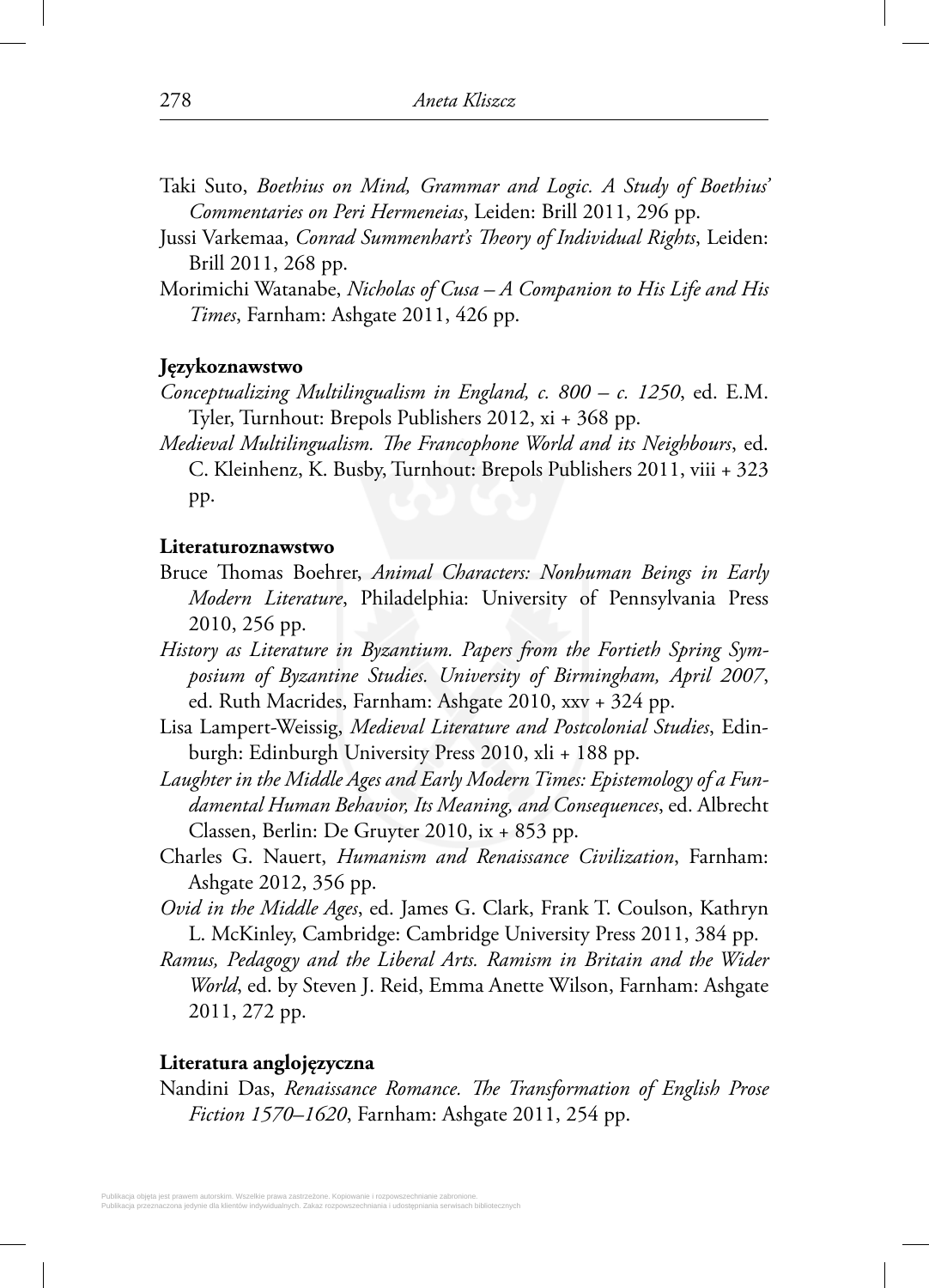- *Ecocritical Shakespeare*, ed. Lynne Bruckner, Daniel Brayton, Farnham: Ashgate 2011, 304 pp.
- Andrew Higl, *Playing the Canterbury Tales. The Continuations and Additions*, Farnham: Ashgate 2012, 210 pp.
- Lisa Hopkins, *Drama and the Succession to the Crown, 1561–1633*, Farnham: Ashgate 2011, 188 pp.
- Mark Albert Johnston, *Beard Fetish in Early Modern England. Sex, Gender and the Registers of Value*, Farnham: Ashgate 2011, 312 pp.
- Jenny C. Mann, *Outlaw Rhetoric, Figuring Vernacular Eloquence in Shakespeare's England*, Ithaca: Cornell University Press 2012, 264 pp.
- Erin Minear, *Reverberating Song in Shakespeare and Milton. Language, Memory and Musical Representation*, Farnham: Ashgate 2011, 296 pp.
- Patrick J. Murphy, *Unriddling the Exeter Riddles*, Philadelphia: Pennsylvania State University Press 2011, 272 pp.
- *Performing Pedagogy in Early Modern England. Gender, Instruction, and Performance*, ed. by Kathryn M. Moncrief, Farnham: Ashgate 2011, 264 pp.
- Brian W. Schneider, *The Framing Text in Early Modern English Drama*. *'Whining' Prologues and 'Armed' Epilogues*, Farnham: Ashgate 2011, 330 pp.
- Paul R. Sellin, *Treasure, Treason and the Tower. El Dorado and the Murder of Sir Walter Raleigh*, Farnham: Ashgate 2011, 338 pp.
- Chloe Wheatley, *Epic, Epitome, and the Early Modern Historical Imagination*, Farnham: Ashgate 2011, 158 pp.

## **Literatura francuskojęzyczna**

## **A. Teksty**

- *Le Bestiaire: version longue attribuée á Pierre de Beauvais*, dir. Craig Baker, seria: Classiques français du Moyen Âge, Paris: Champion 2010, 464 pp.
- The Chanson d'Antioche. An Old French Account of First Crusade, dir. et trad. Susan B. Edington, Farnham: Ashgate 2011, 440 pp.

### **B. Opracowania**

Dick Wursten, *Clément Marot and Religion: A Reassessment in View of His Psalm Paraphrases*, Leiden: Brill 2010, xiv + 450 pp.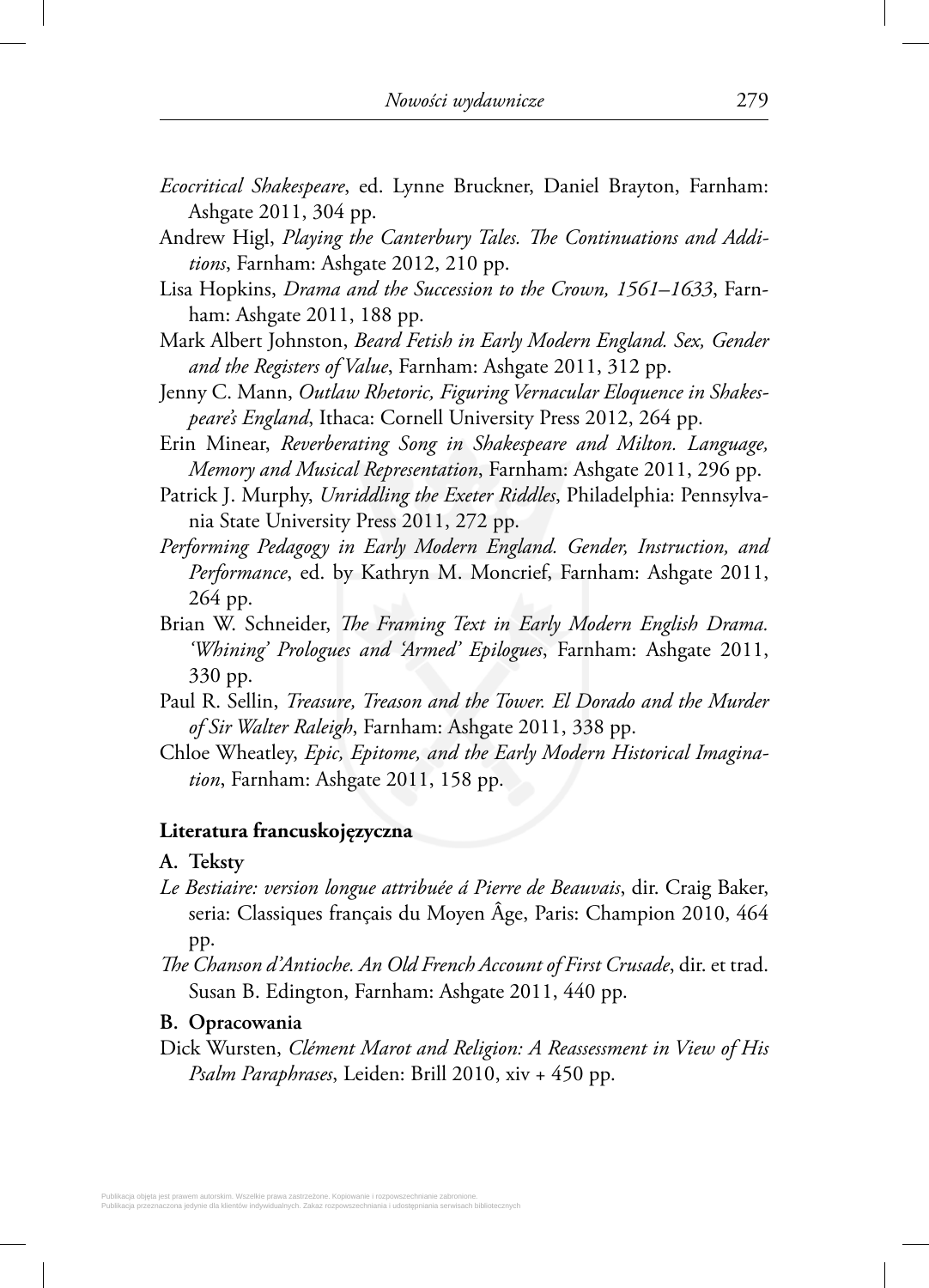## **Literatura niderlandzka**

*Joost van den Vondel (1587–1679). Dutch Playwright in the Golden Age*, ed. Jan Bloemendal, Frans-Willem Korsten, Leiden: Brill 2011, 652 pp.

# **Literatura włoskojęzyczna**

## **A. Teksty**

- Dante Alighieri, *The Divine Comedy: Paradiso*, ed., introd. and trans. Robert M. Durling, notes R.M. Durling, Ronald M. Martinez, Oxford: Oxford University Press 2011, xii + 873 pp.
- *La corrispondenza bucolica tra Giovanni Boccaccio e Checco di Meletto Rossi. L'egloga di Giovanni del Virgilio ad Albertino Mussato. Edizione critica, commento e introduzione*, a cura di Simona Lorenzini, seria: Quaderni di Rinascimento 49, Firenze: Leo S. Olschki 2011, xxii + 229 pp.

# **B. Opracowania**

- Giorgio Caravale, *Forbidden Prayer. Church Censorship and Devotional Literature in Renaissance Literature*, Farnham: Ashgate 2012, 308 pp.
- Yael Manes, *Motherhood and Patriarchal Masculinities in Sixteenth-Century Italian Comedy*, Farnham: Ashgate 2011, 158 pp.
- Deborah Parker, *Bronzino: Renaissance Painter as Poet*, Cambridge: Cambridge University Press 2011, 246 pp.

# **Historia**

- Peter Paul Bajer, *Scots in the Polish-Lithuanian Commonwealth, 16th to 18th centuries*, Leiden: Brill 2012, 616 pp. + 24 ill.
- Alan Cameron, *The Last Pagans of Rome*, Oxford: Oxford University Press 2011, xi + 878 pp.
- Carolina Carl, *A Bishopric Between Three Kingdoms. Calahorra 1045–1190*, Leiden: Brill 2011, 320 pp.
- *Church, Censorship and Culture in Early Modern Italy*, ed. Gigliola Fragnito, trans. Adrian Belton, Cambridge; Cambridge University Press 2011, 280 pp.
- Robert Collis, *The Petrine Instauration. Religion, Esotericism and Science at the Court of Peter the Great (1689–1725)*, Leiden: Brill 2011, xx + 590 pp.
- John Newsome Crossley, *Hernando de los Ríos Coronel and the Spanish Philippines in the Golden Age*, Farnham: Ashgate 2011, 260 pp.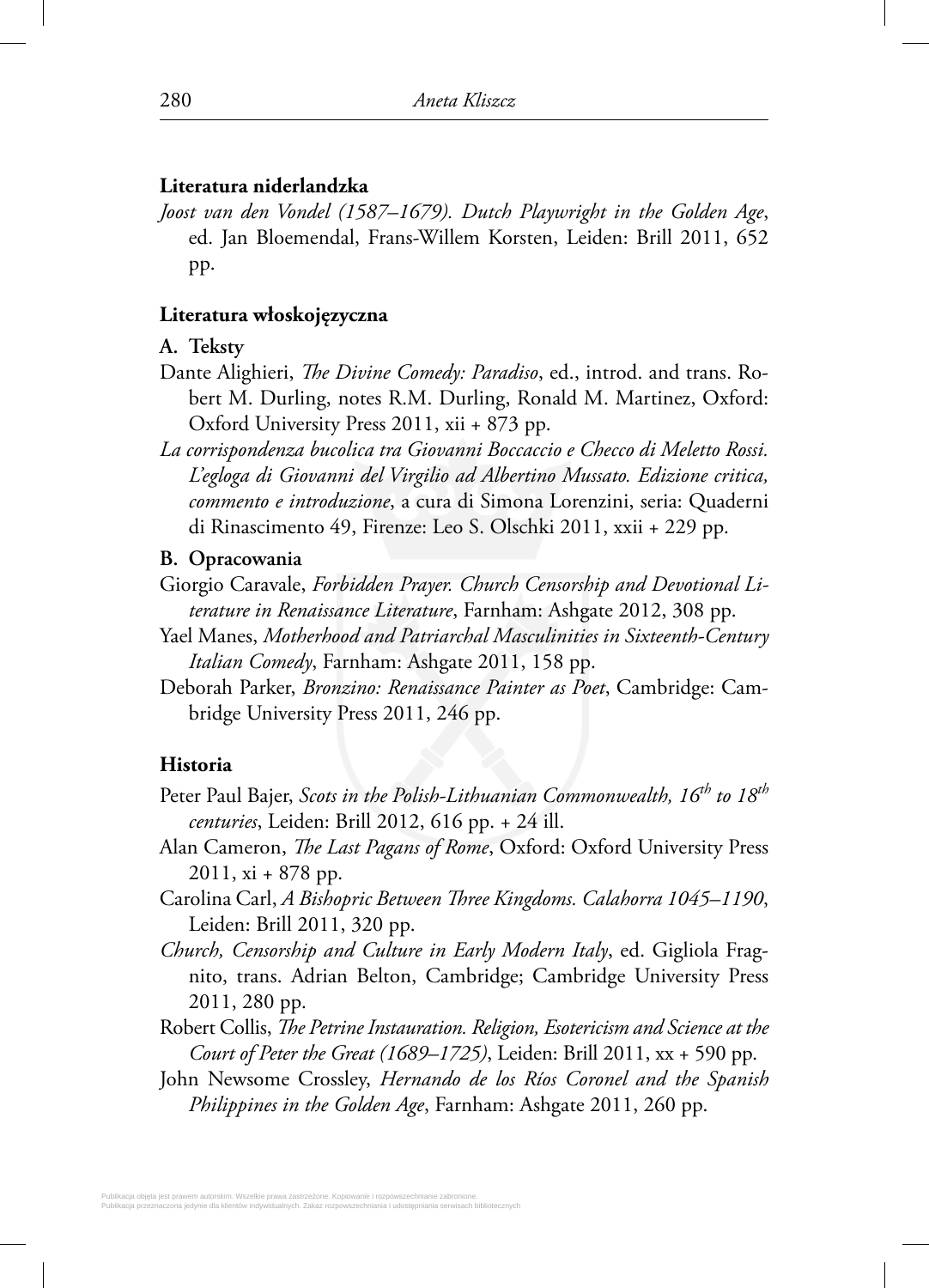- Dennis De Lucca, *Jesuits and Fortifications. The Contribution of the Jesuits to Military Architecture in the Baroque Age*, Leiden: Brill 2012, 400 + 101 ill.
- Gregor Fisher, *Between Empires: Arabs, Romans, and Sasanians in Late Antiquity. Oxford classical monographs*, Oxford: Oxford University Press 2011, xviii + 254 pp.
- John Fletcher, *Gardens of Earthly Delight: The History of Deer Parks*, Oxford: Windgather Press 2011, xii + 284 pp.
- Gabriele Matthew, *An Empire of Memory: The Legend of Charlemagne*, *the Franks, and Jerusalem before the First Crusade*, Oxford: Oxford University Press 2011, xii + 202 pp.
- Andrew E. Larsen, *The School of Heretics. Academic Condemnation at the University of Oxford, 1277–1409*, Leiden: Brill 2011, 352 pp.
- James Murray, *Enforcing the English Reformation in Ireland. Clerical Resistance and Political Confl ict in the Diocese of Dublin, 1534–1590*, Cambridge: Cambridge University Press 2011, 376 pp.
- *Regional Variations in Matrimonial Law and Custom in Europe (1150– –1600)*, ed. Mia Korpiola, Leiden: Brill 2011, 384 pp.
- Jacqueline Rose, *Godly Kingship in Restoration England. The Politics of The Royal Supremacy, 1660–16*, Cambridge: Cambridge University Press 2011, 336 pp.
- *The Huguenots: History and Memory in Transnational Context. Essays in Honour and Memory of Walter C. Utt*, ed. D.J.B. Trim, Leiden: Brill 2011, 318 pp.
- *The Proceedings Against the Templars in the British Isles*, ed. Helen J. Nicholson, vol. 1: *The Latin Edition*, vol. 2: *The Translation*, Farnham: Ashgate 2011, 472 pp. + 714 pp.
- Arthur Weststeijn, *Commercial Republicanism in the Dutch Golden Age. The Political Thought of Johan & Pieter de la Court*, Leiden: Brill 2011, xiv + 395 pp.
- Przemyslaw Wiszewski, *Domus Bolezlai: Values and Social Identity in Dynastic Traditions of Medieval Poland (c. 966–1138)*, Leiden: Brill 2010, 592 pp.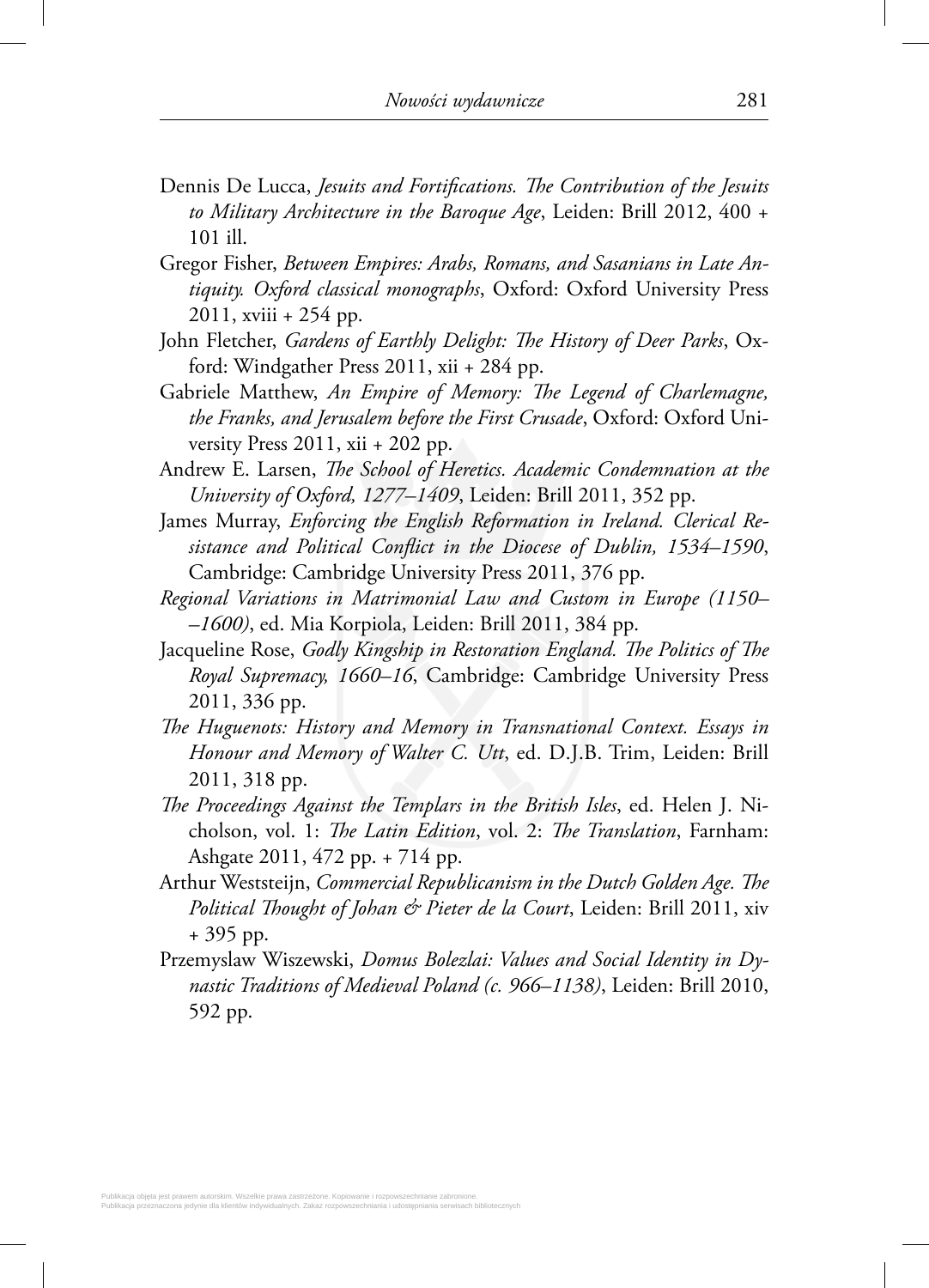## **Historia nauki**

David A. King, *Astrolabes from Medieval Europe*, Farnham: Ashgate 2011, 422 pp.

*Roch Le Baillif: Petit traité de l'antiquité et singularités de Bretagne armorique*, dir. Hervé Baudrey, Paris: Garnier 2010, 123 pp.

### **Historia sztuki**

- Robert Bork, *The Geometry of Creation. Architectural Drawing and the Dynamics of Gothic Design*, Farnham: Ashgate 2011, 484 pp.
- *Foundation, Dedication and Consecration in Early Modern Europe*, ed. Maarten Delbeke, Minou Schraven, Leiden: Brill 2011, 218 pp.
- David Karmon, *The Ruin of the Eternal City: Antiquity and Preservation in Renaissance Rome*, Oxford: Oxford University Press 2011, ix + 320 pp.
- *Meaning in Motion: The Semantics of Movement in Medieval Art.*, ed. Nino Zchomelidse, Giovanni Freni, Princeton: Princeton University Press 2011, 288 pp. + 155 ill. + 17 halftones.
- *New Approaches to Medieval Architecture*, ed. Robert Bork, William W. Clark, Abby McGehee, Farnham: Ashgate 2011, 258 pp.
- Benjamin Paul, Nuns and Reform Art. In Early Modern Venice. The Archi*tecture of Santi Cosma e Damiano and its Decoration from Tintoretto to Tiepolo*, Farnham: Ashgate 2012, 344 pp.
- *Rethinking the Baroque*, ed. Helen Hills, Farnham: Ashgate 2011, 286 pp.
- Janet E. Snyder, *Early Gothic Column-Figure Sculpture in France. Appear*ance, Materials and Significance, Farnham: Ashgate 2011, 306 pp.

### **Historia muzyki**

- John Boe, *Chant and Notation in South Italyand Rome before 1300*, Farnham: Ashgate 2012, 442 pp.
- Stefano Mengozzi, *The Renaissance Reform of Medieval Music Theory: Guido of Arezzo between Myth and History*, Cambrigde: Cambridge University Press 2010, xviii + 286 pp.
- Robert Mullally, *The Carole: A Study of Medieval Dance*, Farnham: Ashgate 2011, 172 pp.